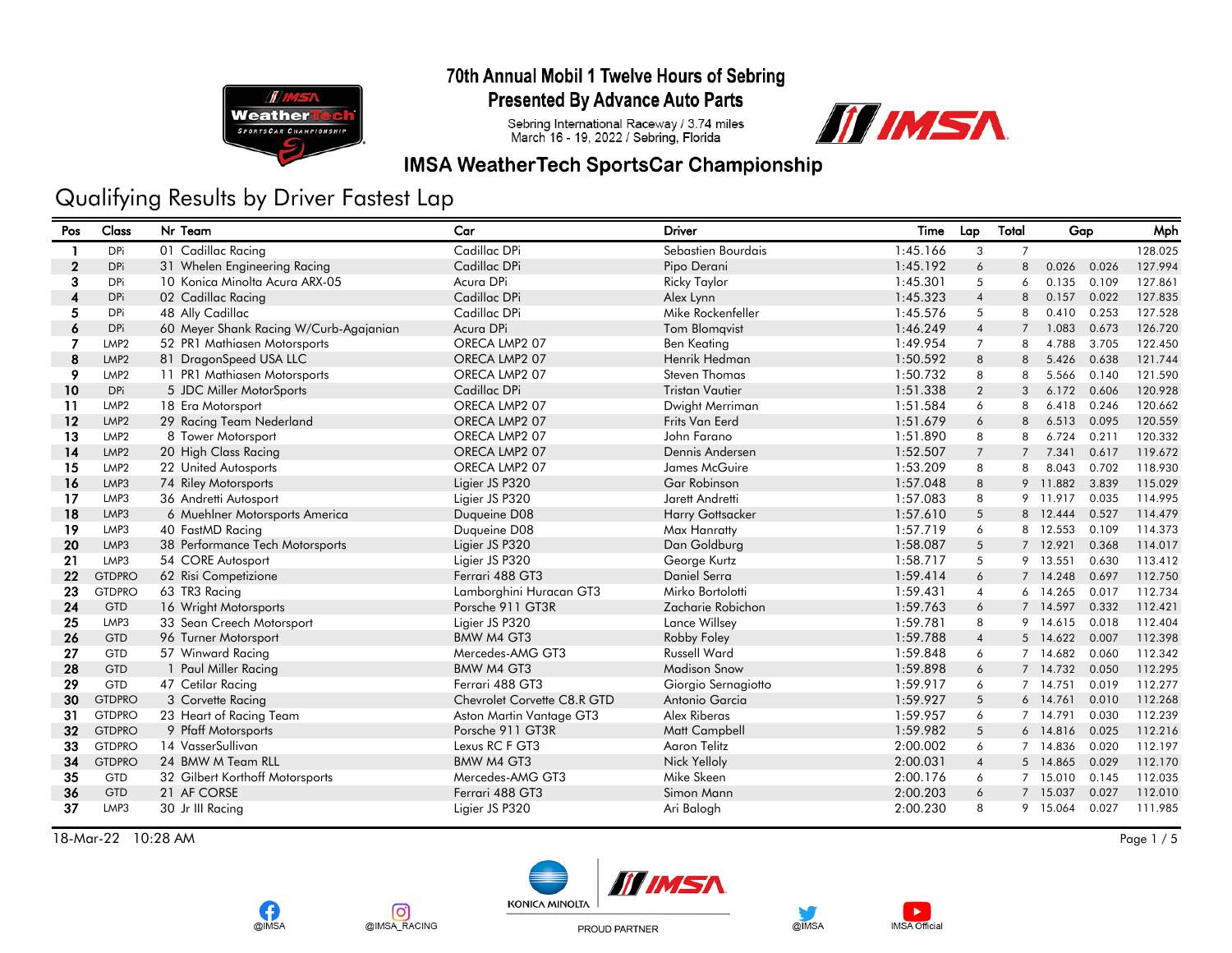

**Presented By Advance Auto Parts** 

Sebring International Raceway / 3.74 miles<br>March 16 - 19, 2022 / Sebring, Florida



### **IMSA WeatherTech SportsCar Championship**

## Qualifying Results by Driver Fastest Lap

| Pos | Class            | Nr Team                             | Car                         | <b>Driver</b>            | Time     | Lap            | Total | Gap      |       | Mph     |
|-----|------------------|-------------------------------------|-----------------------------|--------------------------|----------|----------------|-------|----------|-------|---------|
| 38  | <b>GTDPRO</b>    | 25 BMW M Team RLL                   | BMW M4 GT3                  | Augusto Farfus           | 2:00.460 | $\overline{4}$ |       | 5 15.294 | 0.230 | 111.771 |
| 39  | LMP3             | 13 AWA                              | Duqueine D08                | Orey Fidani              | 2:00.487 | 6              |       | 8 15.321 | 0.027 | 111.746 |
| 40  | <b>GTDPRO</b>    | 93 Racers Edge Motorsports with WTR | Acura NSX GT3               | Kyle Marcelli            | 2:00.605 | 5              |       | 6 15.439 | 0.118 | 111.636 |
| 41  | LMP3             | 7 Forty7 Motorsports                | Duqueine D08                | Anthony Mantella         | 2:00.624 | 5              |       | 7 15.458 | 0.019 | 111.619 |
| 42  | <b>GTD</b>       | 28 Alegra Motorsports               | Mercedes-AMG GT3            | Michael de Quesada       | 2:00.919 | 6              |       | 7 15.753 | 0.295 | 111.346 |
| 43  | <b>GTDPRO</b>    | 79 WeatherTech Racing               | Porsche 911 GT3R            | Julien Andlauer          | 2:00.951 | 6              |       | 7 15.785 | 0.032 | 111.317 |
| 44  | <b>GTD</b>       | 59 Crucial Motorsports              | McLaren 720S GT3            | Jon Miller               | 2:01.287 | 6              |       | 7 16.121 | 0.336 | 111.009 |
| 45  | <b>GTD</b>       | 66 Gradient Racing                  | Acura NSX GT3               | Till Bechtolsheimer      | 2:01.352 | 5              |       | 6 16.186 | 0.065 | 110.949 |
| 46  | <b>GTD</b>       | 12 VasserSullivan                   | Lexus RC F GT3              | Frankie Montecalvo       | 2:01.536 | 5              |       | 6 16.370 | 0.184 | 110.781 |
| 47  | <b>GTDPRO</b>    | 97 WeatherTech Racing               | Mercedes-AMG GT3            | Cooper MacNeil           | 2:01.947 | 6              |       | 7 16.781 | 0.411 | 110.408 |
| 48  | <b>GTD</b>       | 39 CarBahn with Peregrine Racing    | Lamborghini Huracan GT3     | Robert Megennis          | 2:01.973 | 6              |       | 7 16.807 | 0.026 | 110.384 |
| 49  | <b>GTD</b>       | 27 Heart of Racing Team             | Aston Martin Vantage GT3    | lan James                | 2:02.271 | $\overline{2}$ |       | 6 17.105 | 0.298 | 110.115 |
| 50  | <b>GTD</b>       | 42 NTE/SSR                          | Lamborghini Huracan GT3     | Don Yount                | 2:05.834 | 6              |       | 7 20.668 | 3.563 | 106.997 |
| 51  | <b>GTD</b>       | 44 Magnus Racing                    | Aston Martin Vantage GT3    | John Potter              |          |                | 5     |          |       |         |
| 52  | <b>GTD</b>       | 1 Paul Miller Racing                | BMW M4 GT3                  | <b>Bryan Sellers</b>     |          |                |       |          |       |         |
| 53  | <b>GTD</b>       | 1 Paul Miller Racing                | <b>BMW M4 GT3</b>           | Erik Johansson           |          |                |       |          |       |         |
| 54  | <b>DPi</b>       | 01 Cadillac Racing                  | Cadillac DPi                | Ryan Hunter-Reay         |          |                |       |          |       |         |
| 55  | <b>DPi</b>       | 01 Cadillac Racing                  | Cadillac DPi                | Renger van der Zande     |          |                |       |          |       |         |
| 56  | <b>DPi</b>       | 02 Cadillac Racing                  | Cadillac DPi                | <b>Earl Bamber</b>       |          |                |       |          |       |         |
| 57  | <b>DPi</b>       | 02 Cadillac Racing                  | Cadillac DPi                | Neel Jani                |          |                |       |          |       |         |
| 58  | <b>GTDPRO</b>    | 3 Corvette Racing                   | Chevrolet Corvette C8.R GTD | Jordan Taylor            |          |                |       |          |       |         |
| 59  | <b>GTDPRO</b>    | 3 Corvette Racing                   | Chevrolet Corvette C8.R GTD | Nicky Catsburg           |          |                |       |          |       |         |
| 60  | <b>DPi</b>       | 5 JDC Miller MotorSports            | Cadillac DPi                | <b>Richard Westbrook</b> |          |                |       |          |       |         |
| 61  | <b>DPi</b>       | 5 JDC Miller MotorSports            | Cadillac DPi                | Loic Duval               |          |                |       |          |       |         |
| 62  | LMP3             | 6 Muehlner Motorsports America      | Duqueine D08                | Alec Udell               |          |                |       |          |       |         |
| 63  | LMP3             | 6 Muehlner Motorsports America      | Duqueine D08                | Ugo de Wilde             |          |                |       |          |       |         |
| 64  | LMP3             | 7 Forty7 Motorsports                | Duqueine D08                | Matt Bell                |          |                |       |          |       |         |
| 65  | LMP3             | 7 Forty7 Motorsports                | Duqueine D08                | Mark Kvamme              |          |                |       |          |       |         |
| 66  | LMP <sub>2</sub> | 8 Tower Motorsport                  | ORECA LMP2 07               | Rui Pinto de Andrade     |          |                |       |          |       |         |
| 67  | LMP <sub>2</sub> | 8 Tower Motorsport                  | ORECA LMP2 07               | Louis Deletraz           |          |                |       |          |       |         |
| 68  | <b>GTDPRO</b>    | 9 Pfaff Motorsports                 | Porsche 911 GT3R            | Mathieu Jaminet          |          |                |       |          |       |         |
| 69  | <b>GTDPRO</b>    | 9 Pfaff Motorsports                 | Porsche 911 GT3R            | <b>Felipe Nasr</b>       |          |                |       |          |       |         |
| 70  | <b>DPi</b>       | 10 Konica Minolta Acura ARX-05      | Acura DPi                   | <b>Will Stevens</b>      |          |                |       |          |       |         |
| 71  | <b>DPi</b>       | 10 Konica Minolta Acura ARX-05      | Acura DPi                   | Filipe Albuquerque       |          |                |       |          |       |         |
| 72  | LMP <sub>2</sub> | 11 PR1 Mathiasen Motorsports        | ORECA LMP2 07               | Josh Pierson             |          |                |       |          |       |         |
| 73  | LMP <sub>2</sub> | 11 PR1 Mathiasen Motorsports        | ORECA LMP2 07               | Jonathan Bomarito        |          |                |       |          |       |         |
| 74  | <b>GTD</b>       | 12 VasserSullivan                   | Lexus RC F GT3              | <b>Richard Heistand</b>  |          |                |       |          |       |         |
|     |                  |                                     |                             |                          |          |                |       |          |       |         |

18-Mar-22 10:28 AM Page 2 / 5









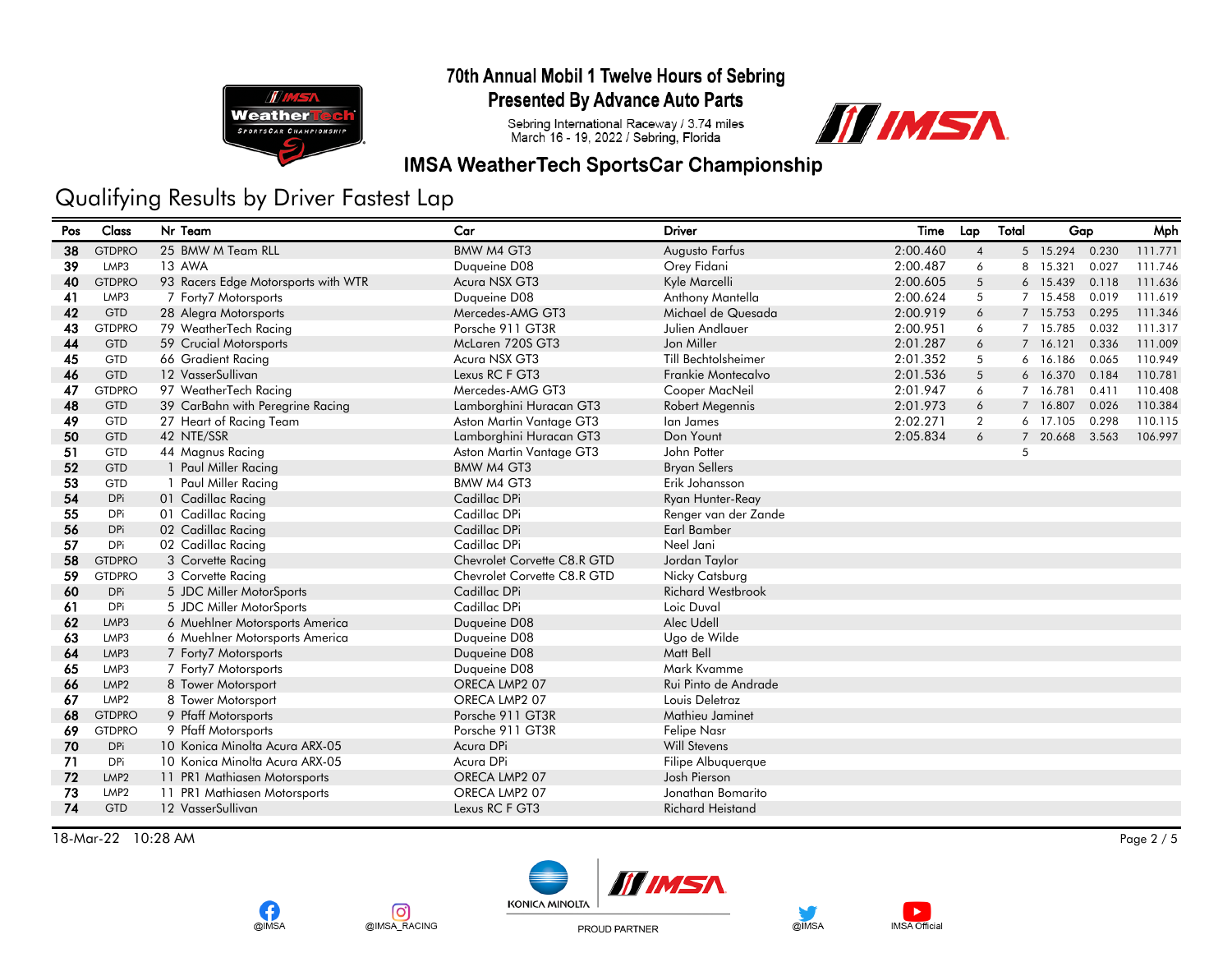

**Presented By Advance Auto Parts** 

Sebring International Raceway / 3.74 miles<br>March 16 - 19, 2022 / Sebring, Florida



#### **IMSA WeatherTech SportsCar Championship**

# Qualifying Results by Driver Fastest Lap

| Pos | Class            | Nr Team                         | Car                      | Driver               | Time | Lap | Total | Gap | Mph |
|-----|------------------|---------------------------------|--------------------------|----------------------|------|-----|-------|-----|-----|
| 75  | GTD              | 12 VasserSullivan               | Lexus RC F GT3           | <b>Scott Andrews</b> |      |     |       |     |     |
| 76  | LMP3             | 13 AWA                          | Duqueine D08             | Kuno Wittmer         |      |     |       |     |     |
| 77  | LMP3             | 13 AWA                          | Duqueine D08             | Lars Kern            |      |     |       |     |     |
| 78  | <b>GTDPRO</b>    | 14 VasserSullivan               | Lexus RC F GT3           | Jack Hawksworth      |      |     |       |     |     |
| 79  | <b>GTDPRO</b>    | 14 VasserSullivan               | Lexus RC F GT3           | <b>Ben Barnicoat</b> |      |     |       |     |     |
| 80  | <b>GTD</b>       | 16 Wright Motorsports           | Porsche 911 GT3R         | Ryan Hardwick        |      |     |       |     |     |
| 81  | <b>GTD</b>       | 16 Wright Motorsports           | Porsche 911 GT3R         | Jan Heylen           |      |     |       |     |     |
| 82  | LMP <sub>2</sub> | 18 Era Motorsport               | ORECA LMP2 07            | <b>Ryan Dalziel</b>  |      |     |       |     |     |
| 83  | LMP <sub>2</sub> | 18 Era Motorsport               | ORECA LMP2 07            | Kyle Tilley          |      |     |       |     |     |
| 84  | LMP <sub>2</sub> | 20 High Class Racing            | ORECA LMP2 07            | Anders Fjordbach     |      |     |       |     |     |
| 85  | LMP <sub>2</sub> | 20 High Class Racing            | ORECA LMP2 07            | <b>Fabio Scherer</b> |      |     |       |     |     |
| 86  | <b>GTD</b>       | 21 AF CORSE                     | Ferrari 488 GT3          | Luis Perez Companc   |      |     |       |     |     |
| 87  | GTD              | 21 AF CORSE                     | Ferrari 488 GT3          | Toni Vilander        |      |     |       |     |     |
| 88  | LMP <sub>2</sub> | 22 United Autosports            | ORECA LMP2 07            | Guy Smith            |      |     |       |     |     |
| 89  | LMP2             | 22 United Autosports            | ORECA LMP2 07            | Duncan Tappy         |      |     |       |     |     |
| 90  | <b>GTDPRO</b>    | 23 Heart of Racing Team         | Aston Martin Vantage GT3 | Maxime Martin        |      |     |       |     |     |
| 91  | <b>GTDPRO</b>    | 23 Heart of Racing Team         | Aston Martin Vantage GT3 | Ross Gunn            |      |     |       |     |     |
| 92  | <b>GTDPRO</b>    | 24 BMW M Team RLL               | <b>BMW M4 GT3</b>        | Marco Wittmann       |      |     |       |     |     |
| 93  | <b>GTDPRO</b>    | 24 BMW M Team RLL               | <b>BMW M4 GT3</b>        | Philipp Eng          |      |     |       |     |     |
| 94  | <b>GTDPRO</b>    | 25 BMW M Team RLL               | <b>BMW M4 GT3</b>        | Connor De Phillippi  |      |     |       |     |     |
| 95  | <b>GTDPRO</b>    | 25 BMW M Team RLL               | <b>BMW M4 GT3</b>        | John Edwards         |      |     |       |     |     |
| 96  | <b>GTD</b>       | 27 Heart of Racing Team         | Aston Martin Vantage GT3 | Roman De Angelis     |      |     |       |     |     |
| 97  | <b>GTD</b>       | 27 Heart of Racing Team         | Aston Martin Vantage GT3 | Tom Gamble           |      |     |       |     |     |
| 98  | <b>GTD</b>       | 28 Alegra Motorsports           | Mercedes-AMG GT3         | Daniel Morad         |      |     |       |     |     |
| 99  | GTD              | 28 Alegra Motorsports           | Mercedes-AMG GT3         | Maximilian Goetz     |      |     |       |     |     |
| 100 | LMP <sub>2</sub> | 29 Racing Team Nederland        | ORECA LMP2 07            | Giedo van der Garde  |      |     |       |     |     |
| 101 | LMP <sub>2</sub> | 29 Racing Team Nederland        | ORECA LMP2 07            | <b>Dylan Murry</b>   |      |     |       |     |     |
| 102 | LMP3             | 30 Jr III Racing                | Ligier JS P320           | Dakota Dickerson     |      |     |       |     |     |
| 103 | LMP3             | 30 Jr III Racing                | Ligier JS P320           | <b>Garett Grist</b>  |      |     |       |     |     |
| 104 | <b>DPi</b>       | 31 Whelen Engineering Racing    | Cadillac DPi             | <b>Tristan Nunez</b> |      |     |       |     |     |
| 105 | DPi              | 31 Whelen Engineering Racing    | Cadillac DPi             | Mike Conway          |      |     |       |     |     |
| 106 | <b>GTD</b>       | 32 Gilbert Korthoff Motorsports | Mercedes-AMG GT3         | Stevan McAleer       |      |     |       |     |     |
| 107 | GTD              | 32 Gilbert Korthoff Motorsports | Mercedes-AMG GT3         | Daniel Juncadella    |      |     |       |     |     |
| 108 | LMP3             | 33 Sean Creech Motorsport       | Ligier JS P320           | Jogo Barbosa         |      |     |       |     |     |
| 109 | LMP3             | 33 Sean Creech Motorsport       | Ligier JS P320           | Malthe Jakobsen      |      |     |       |     |     |
| 110 | LMP3             | 36 Andretti Autosport           | Ligier JS P320           | Josh Burdon          |      |     |       |     |     |
| 111 | LMP3             | 36 Andretti Autosport           | Ligier JS P320           | <b>Gabby Chaves</b>  |      |     |       |     |     |

18-Mar-22 10:28 AM Page 3 / 5











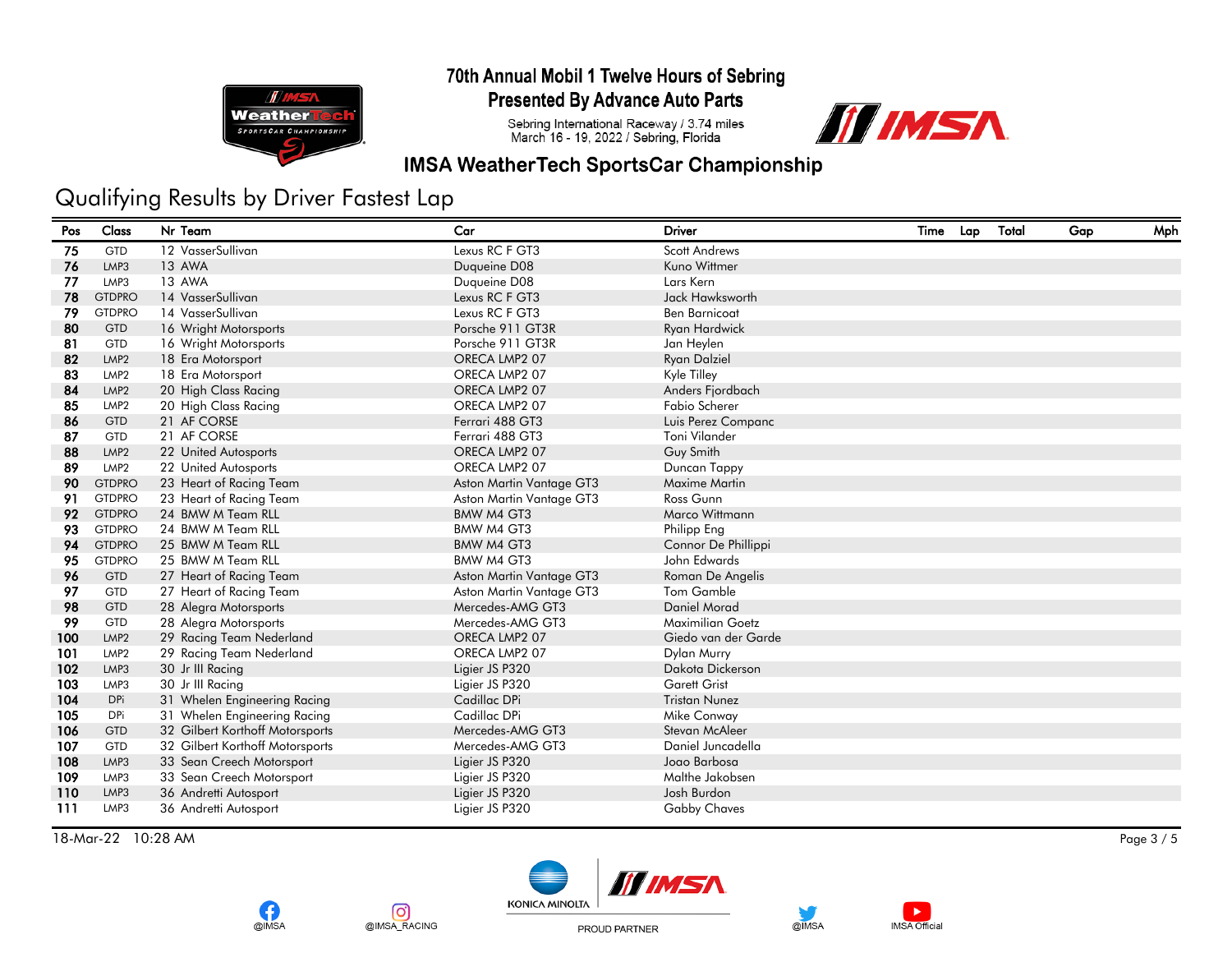

**Presented By Advance Auto Parts** 

Sebring International Raceway / 3.74 miles<br>March 16 - 19, 2022 / Sebring, Florida



#### **IMSA WeatherTech SportsCar Championship**

## Qualifying Results by Driver Fastest Lap

| Pos | Class            | Nr Team                                | Car                      | <b>Driver</b>          | Time | Lap | Total | Gap | Mph |
|-----|------------------|----------------------------------------|--------------------------|------------------------|------|-----|-------|-----|-----|
| 112 | LMP3             | 38 Performance Tech Motorsports        | Ligier JS P320           | Rasmus Lindh           |      |     |       |     |     |
| 113 | LMP3             | 38 Performance Tech Motorsports        | Ligier JS P320           | <b>Cameron Shields</b> |      |     |       |     |     |
| 114 | <b>GTD</b>       | 39 CarBahn with Peregrine Racing       | Lamborghini Huracan GT3  | Corey Lewis            |      |     |       |     |     |
| 115 | <b>GTD</b>       | 39 CarBahn with Peregrine Racing       | Lamborghini Huracan GT3  | Jeff Westphal          |      |     |       |     |     |
| 116 | LMP3             | 40 FastMD Racing                       | Duqueine D08             | <b>Todd Archer</b>     |      |     |       |     |     |
| 117 | LMP3             | 40 FastMD Racing                       | Duqueine D08             | James Vance            |      |     |       |     |     |
| 118 | <b>GTD</b>       | 42 NTE/SSR                             | Lamborghini Huracan GT3  | Jaden Conwright        |      |     |       |     |     |
| 119 | <b>GTD</b>       | 42 NTE/SSR                             | Lamborghini Huracan GT3  | Mateo Llarena          |      |     |       |     |     |
| 120 | <b>GTD</b>       | 44 Magnus Racing                       | Aston Martin Vantage GT3 | Andy Lally             |      |     |       |     |     |
| 121 | GTD              | 44 Magnus Racing                       | Aston Martin Vantage GT3 | Spencer Pumpelly       |      |     |       |     |     |
| 122 | <b>GTD</b>       | 47 Cetilar Racing                      | Ferrari 488 GT3          | Roberto Lacorte        |      |     |       |     |     |
| 123 | <b>GTD</b>       | 47 Cetilar Racing                      | Ferrari 488 GT3          | Antonio Fuoco          |      |     |       |     |     |
| 124 | DPi              | 48 Ally Cadillac                       | Cadillac DPi             | Kamui Kobayashi        |      |     |       |     |     |
| 125 | <b>DPi</b>       | 48 Ally Cadillac                       | Cadillac DPi             | Jose Maria Lopez       |      |     |       |     |     |
| 126 | LMP <sub>2</sub> | 52 PR1 Mathiasen Motorsports           | ORECA LMP2 07            | Mikkel Jensen          |      |     |       |     |     |
| 127 | LMP <sub>2</sub> | 52 PR1 Mathiasen Motorsports           | ORECA LMP2 07            | Scott Huffaker         |      |     |       |     |     |
| 128 | LMP3             | 54 CORE Autosport                      | Ligier JS P320           | Jon Bennett            |      |     |       |     |     |
| 129 | LMP3             | 54 CORE Autosport                      | Ligier JS P320           | Colin Braun            |      |     |       |     |     |
| 130 | <b>GTD</b>       | 57 Winward Racing                      | Mercedes-AMG GT3         | Philip Ellis           |      |     |       |     |     |
| 131 | <b>GTD</b>       | 57 Winward Racing                      | Mercedes-AMG GT3         | <b>Marvin Dienst</b>   |      |     |       |     |     |
| 132 | <b>GTD</b>       | 59 Crucial Motorsports                 | McLaren 720S GT3         | Patrick Gallagher      |      |     |       |     |     |
| 133 | GTD              | 59 Crucial Motorsports                 | McLaren 720S GT3         | Paul Holton            |      |     |       |     |     |
| 134 | DPi              | 60 Meyer Shank Racing W/Curb-Agajanian | Acura DPi                | Stoffel Vandorne       |      |     |       |     |     |
| 135 | <b>DPi</b>       | 60 Meyer Shank Racing W/Curb-Agajanian | Acura DPi                | Oliver Jarvis          |      |     |       |     |     |
| 136 | <b>GTDPRO</b>    | 62 Risi Competizione                   | Ferrari 488 GT3          | <b>Edward Cheever</b>  |      |     |       |     |     |
| 137 | <b>GTDPRO</b>    | 62 Risi Competizione                   | Ferrari 488 GT3          | Davide Rigon           |      |     |       |     |     |
| 138 | <b>GTDPRO</b>    | 63 TR3 Racing                          | Lamborghini Huracan GT3  | Marco Mapelli          |      |     |       |     |     |
| 139 | <b>GTDPRO</b>    | 63 TR3 Racing                          | Lamborghini Huracan GT3  | Andrea Caldarelli      |      |     |       |     |     |
| 140 | <b>GTD</b>       | 66 Gradient Racing                     | Acura NSX GT3            | Kyffin Simpson         |      |     |       |     |     |
| 141 | <b>GTD</b>       | 66 Gradient Racing                     | Acura NSX GT3            | Mario Farnbacher       |      |     |       |     |     |
| 142 | <b>GTD</b>       | 70 inception racing                    | McLaren 720S GT3         | Brendan Iribe          |      |     |       |     |     |
| 143 | <b>GTD</b>       | 70 inception racing                    | McLaren 720S GT3         | Ollie Millroy          |      |     |       |     |     |
| 144 | <b>GTD</b>       | 70 inception racing                    | McLaren 720S GT3         | Jordan Pepper          |      |     |       |     |     |
| 145 | LMP3             | 74 Riley Motorsports                   | Ligier JS P320           | Felipe Fraga           |      |     |       |     |     |
| 146 | LMP3             | 74 Riley Motorsports                   | Ligier JS P320           | Kay van Berlo          |      |     |       |     |     |
| 147 | <b>GTDPRO</b>    | 79 WeatherTech Racing                  | Porsche 911 GT3R         | Alessio Picariello     |      |     |       |     |     |
| 148 | <b>GTDPRO</b>    | 79 WeatherTech Racing                  | Porsche 911 GT3R         | Cooper MacNeil         |      |     |       |     |     |
|     |                  |                                        |                          |                        |      |     |       |     |     |

18-Mar-22 10:28 AM Page 4 / 5